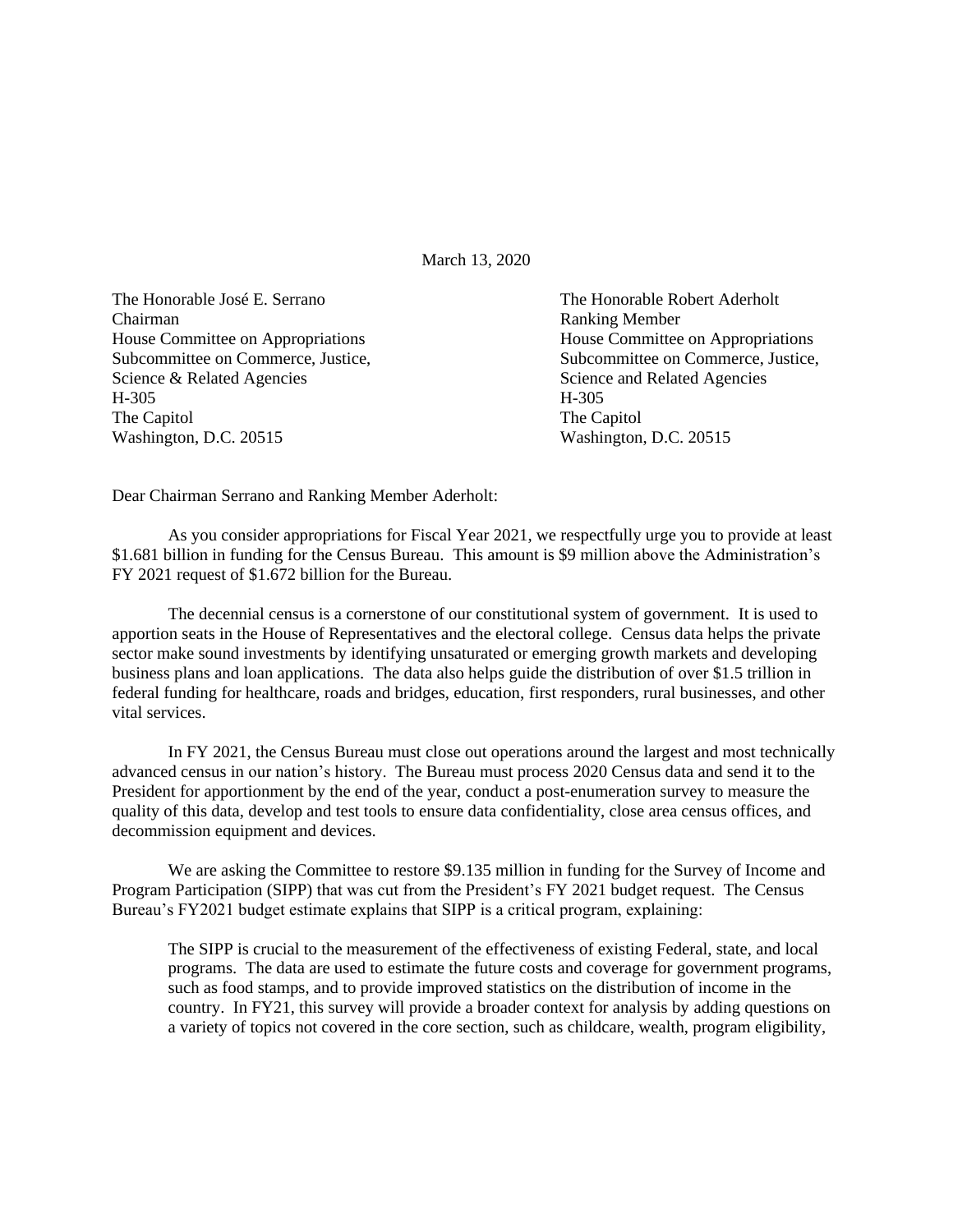The Honorable José E. Serrano The Honorable Robert Aderholt Page 2

> child support, utilization and cost of health care, disability, school enrollment, taxes, and annual income. $<sup>1</sup>$ </sup>

The information collected through SIPP is essential to Congress' legislative work on behalf of the American people. For this reason, we ask that you restore \$9 million to SIPP so that it can continue to function effectively.

Thank you for considering our views on this important matter.

Sincerely,

**Carolyn B. Maloney Member of Congress**

**Raúl M. Grijalva Steven Horsford**

**Danny K. Davis Jackie Speier**

**Jim Cooper Bill Pascrell, Jr.**

**André Carson Jimmy Panetta**

**Eliot L. Engel Joseph D. Morelle**

**Member of Congress Member of Congress**

**Member of Congress Member of Congress**

**Member of Congress Member of Congress**

**Member of Congress Member of Congress**

**Member of Congress Member of Congress**

<sup>1</sup> U.S. Census Bureau's Budget Fiscal Year 2021 (Feb. 2020) (online at www.commerce.gov/sites/default/files/2020-02/fy2021\_census\_congressional\_budget\_justification.pdf).